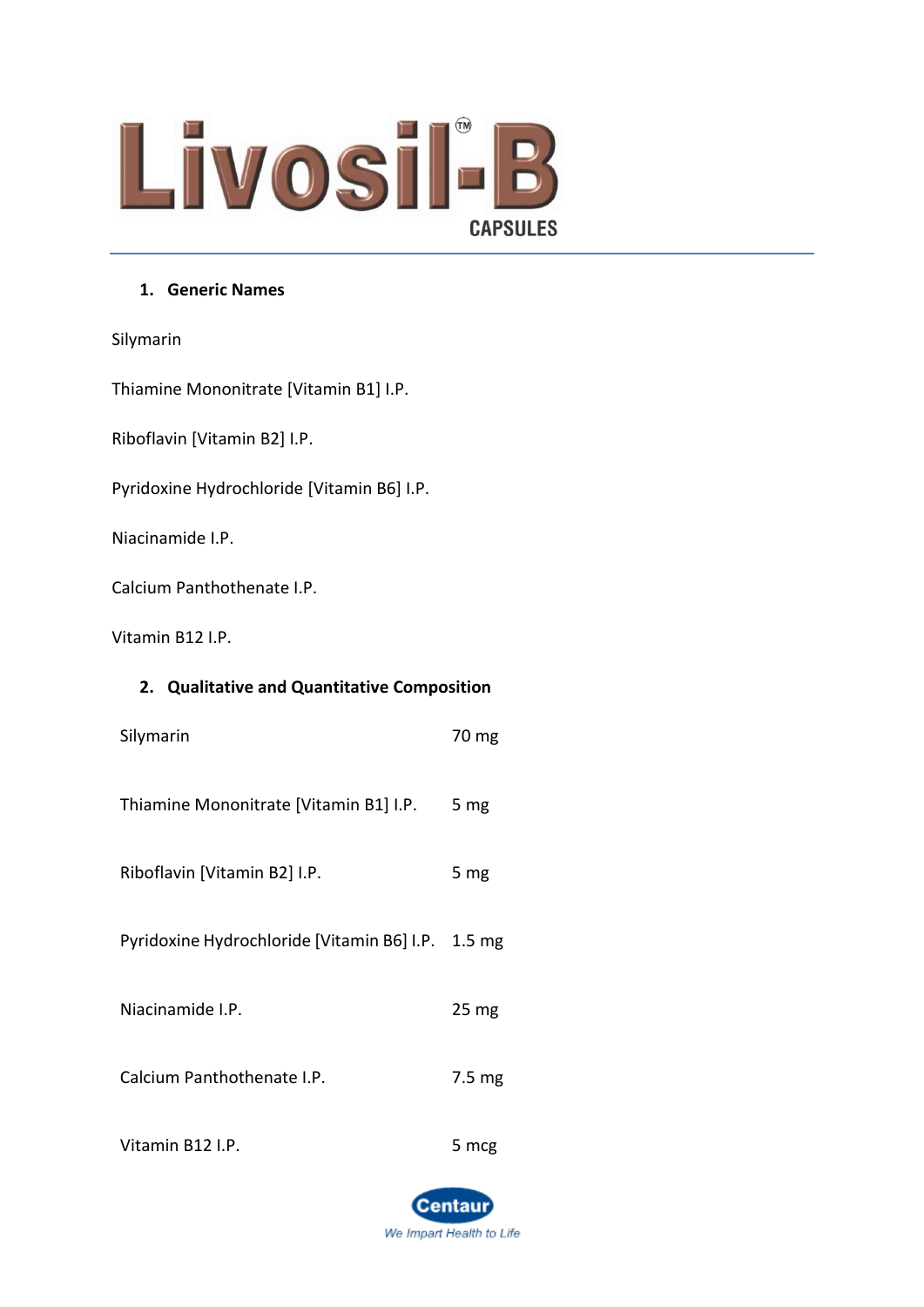#### **3. Dosage form and strength**

Capsules for oral administration.

## **4. Clinical particulars**

#### **4.1 Therapeutic indication**

Livosil –B is indicated in patients with

- Acute and chronic viral hepatitis
- Alcoholic Liver Disease
- Early stages of Cirrhosis
- Drug induced toxicity
- Fatty liver

#### **4.2 Posology and method of administration**

As directed by physician.

#### **4.3 Contraindication**

Livosil-B is contraindicated in patients with Hypersensitivity to components of the formulation.

#### **4.4 Special warnings and precautions for use**

In theory, Silymarin may lower blood sugar levels. Caution is advised in patients with diabetes or hypoglycemia, and in those taking drugs that affect blood sugar. Serum glucose levels may need to be monitored.

#### **4.5 Drug interactions**

No drug interactions could be found with Livosil-B Capsule. The influence that Silymarin has on liver function should be taken into account when pharmaceutical drugs are given concomitantly.

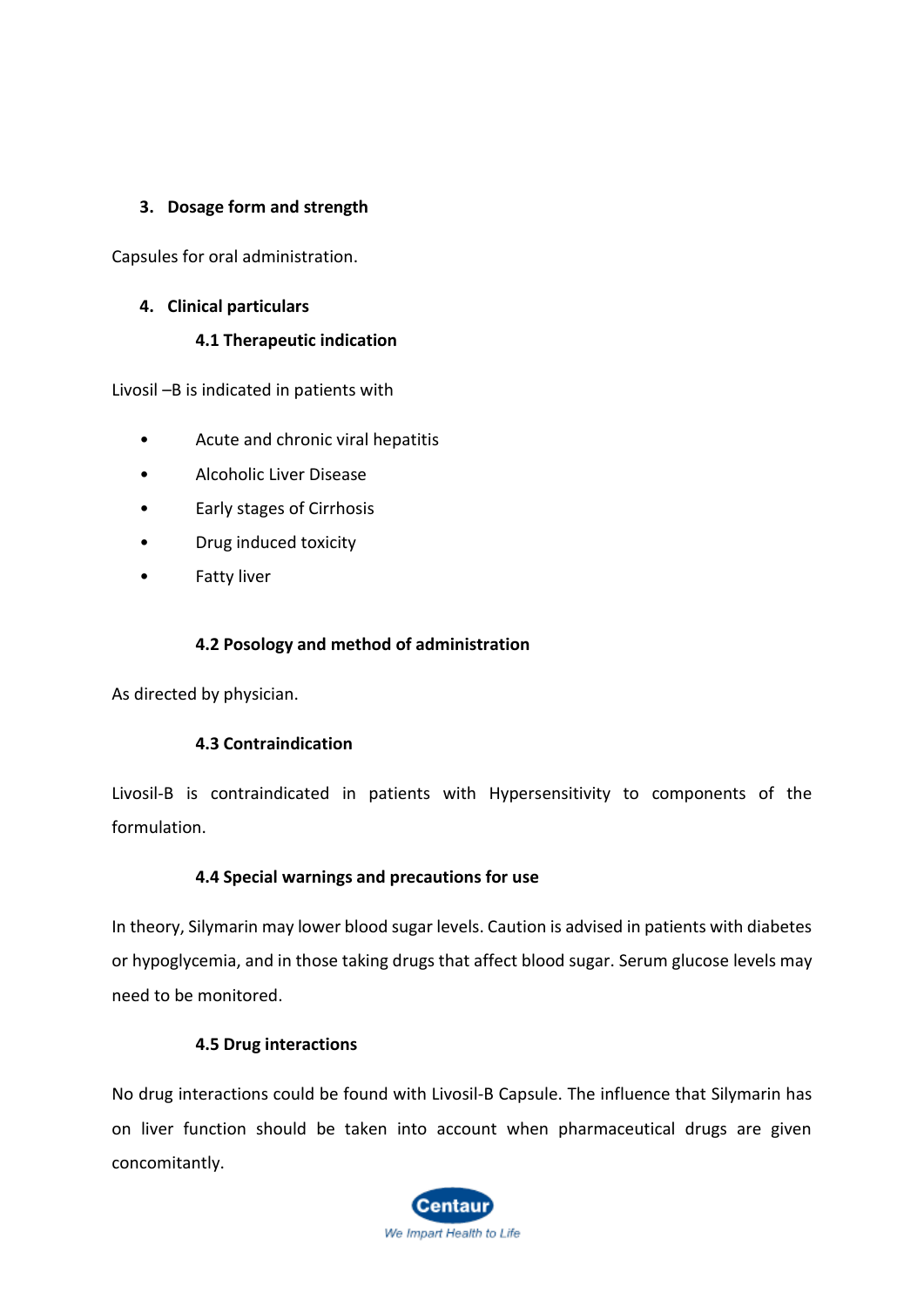#### **4.6 Use in special population**

- Pediatric: Safety and effectiveness of Livosil-B in pediatric patients have not been established.
- Geriatric: Safety and effectiveness of Livosil-B in geriatric patients have not been established.
- Liver impairment: Safe.
- Renal failure: No data available.
- Pregnancy and lactation: There are currently no adequate and well-controlled trials with Silymarin in pregnant and lactating women. Livosil-B Capsule should be used only when clearly needed.

#### **4.7 Effects on ability to drive and use machine**

Patients should be cautioned against engaging in activities requiring complete mental alertness, and motor coordination such as operating machinery until their response to Livosil-B capsule is known.

#### **4.8 Undesirable effects**

Silymarin is reported to have a very good safety profile. Both animal and human studies showed that silymarin is non-toxic even when given at high doses (>1500 mg/day). However, a laxative effect is noted at these doses, which may be due to increased bile secretion and bile flow. Other commonly noted adverse effects are: bloating, dyspepsia, nausea and irregular stools. Silymarin may also cause an allergic reaction in some individuals, particularly those with known allergies to plants in the Asteraceae family (thistles, daisies, artichokes). No other widely reported side effects are known when Silymarin is taken in proper therapeutic dosages.

#### **4.9 Overdose**

There is limited experience of overdose with Livosil-B capsules. Initiate general symptomatic and supportive measures in all cases of overdosages where necessary.

#### **5. Pharmacological properties**

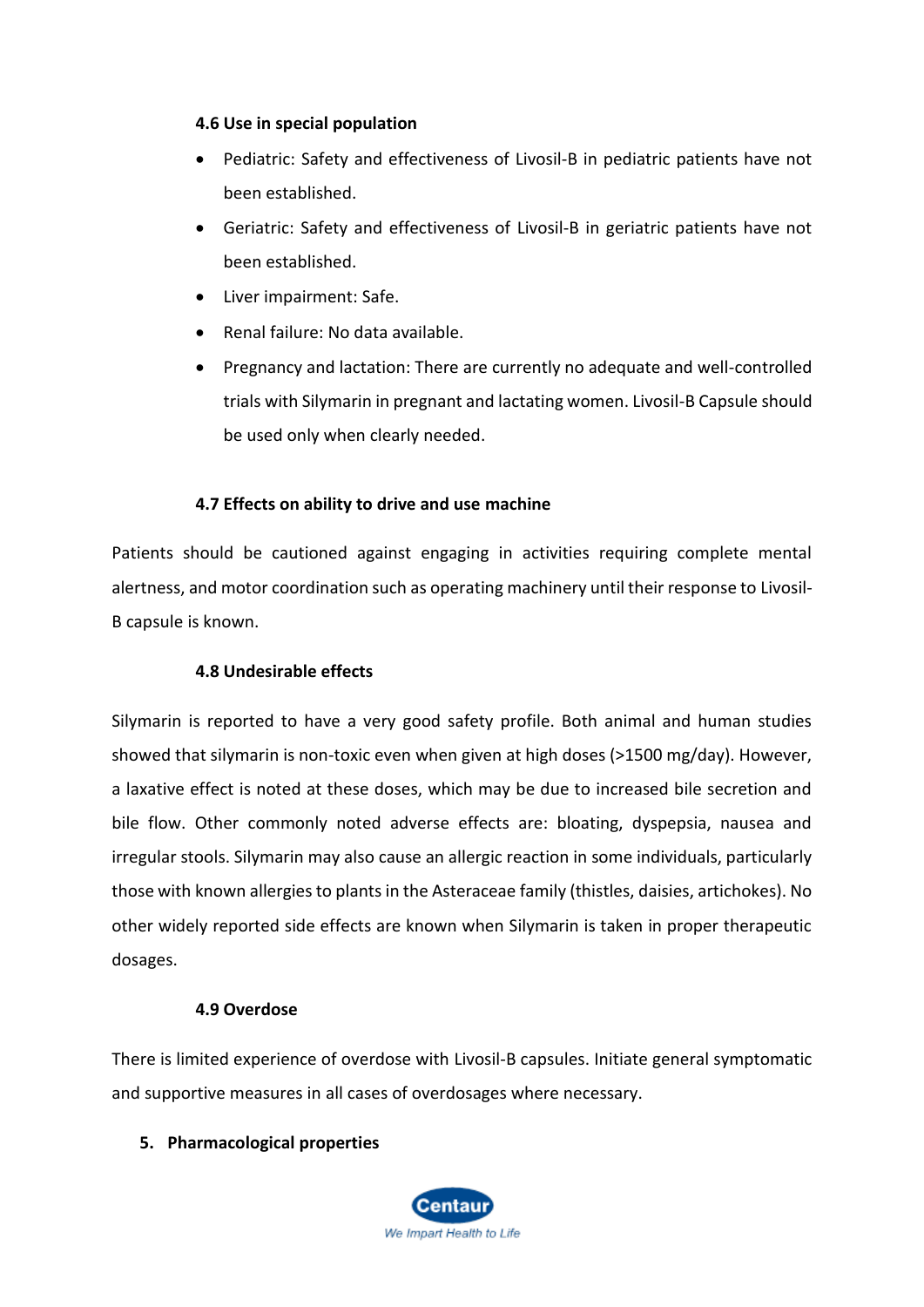## **5.1 Mechanism of action**

Livosil-B Capsule is a unique combination of Silymarin with vitamins of the B Complex group. The hepatoprotective effects of Livosil-B Capsule are accomplished via several mechanisms including:

- Anti-oxidation
- inhibition of lipid peroxidation
- enhanced liver detoxification and glucuronidation
- protection of glutathione depletion

Studies have also shown that Livosil-B Capsule exhibits:

- anti-inflammatory effects, including inhibition of leukotriene and prostaglandin synthesis, mast cell stabilization, and inhibition of neutrophil migration
- increase hepatocyte protein synthesis, thereby promoting hepatic tissue regeneration
- Reduces the conversion of hepatic stellate cells into myofibroblasts, slowing or even reversing fibrosis.

Clinical studies have demonstrated Livosil-B Capsule to have immunomodulatory effects on the diseased liver.

The combination of Silymarin with Vitamin B complex in Livosil-B Capsule provides for a comprehensive therapy of various liver disorders. Silymarin is not water soluble; therefore it is usually administered orally in encapsulated form. Silymarin is readily absorbed from the gastrointestinal tract. In animals and humans, peak plasma levels are reached in four to six hours after an oral dose. Silymarin is excreted primarily via the bile but some clearance is also achieved via the kidneys. The clearance half-life of Silymarin is six to eight hours.

# **5.2 Pharmacodynamic properties**

No data available.

#### **5.3 Pharmacokinetic properties**

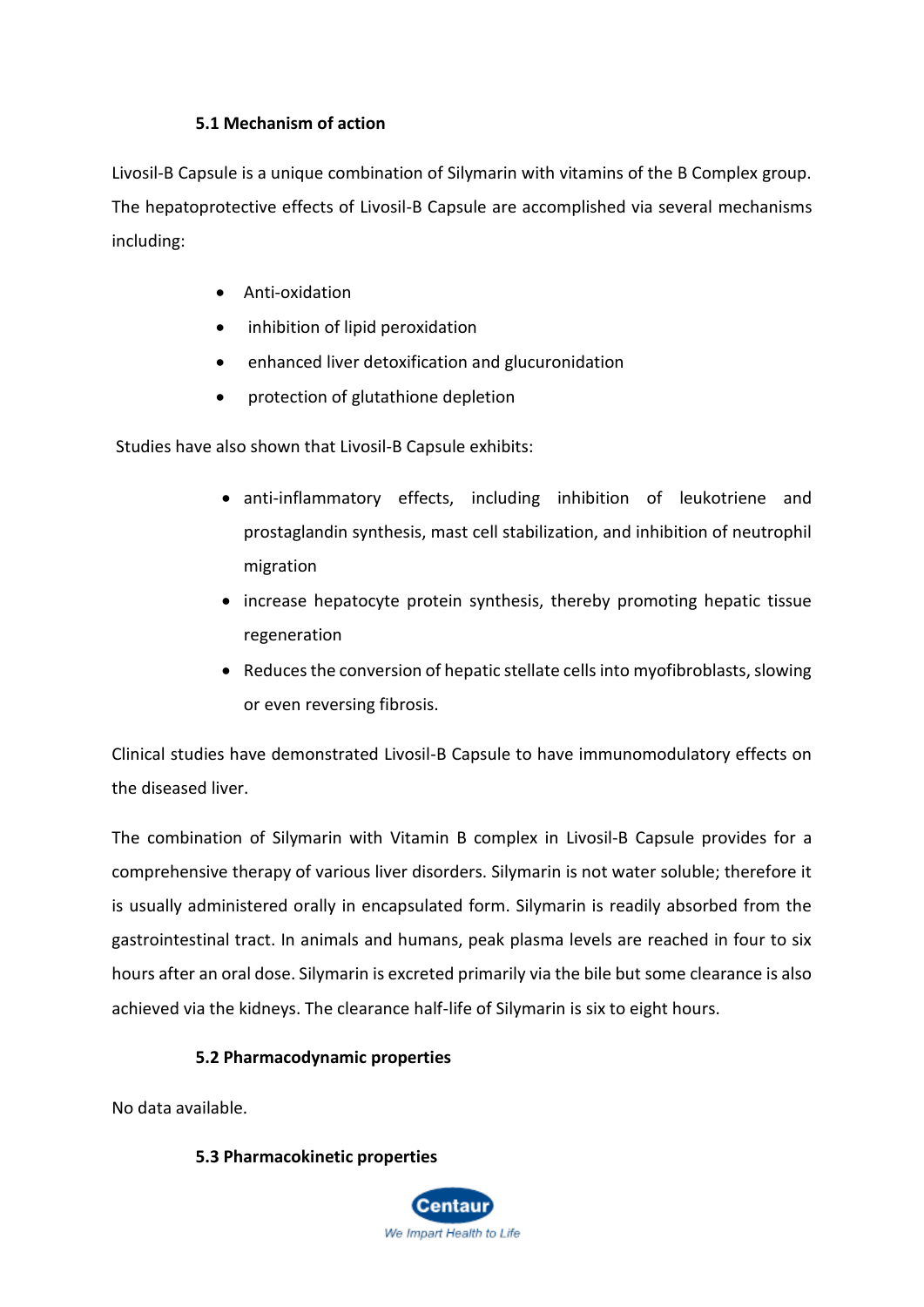No data available.

#### **6. Nonclinical properties**

#### **6.1 Animal Toxicology or Pharmacology**

NA.

## **7. Description**

Silymarin is an active principle obtained from milk thistle seed (Silybum marianum) . It is a mixture of flavonolignans, consisting of silibinins A and B, isosilibinins A and B, silicristin, and silidianin It might protect liver cells from toxic chemicals and drugs. It also seems to have antioxidant and anti-inflammatory effects. Milk thistle plant extract might enhance the effects of estrogen.

# **8. Pharmaceutical particulars**

# **8.1 Incompatibilities**

There are no known incompatibilities.

#### **8.2 Shelf-life**

24 months.

#### **8.3 Packaging Information**

Livosil-B is available in blister of 10 capsules

# **8.4 Storage and handling instructions**

Store in cool and dry place.

# **9. Patient Counselling Information**

# **9.1 Adverse Reactions**

Refer part 4.8

#### **9.2 Drug Interactions**

Refer part 4.5